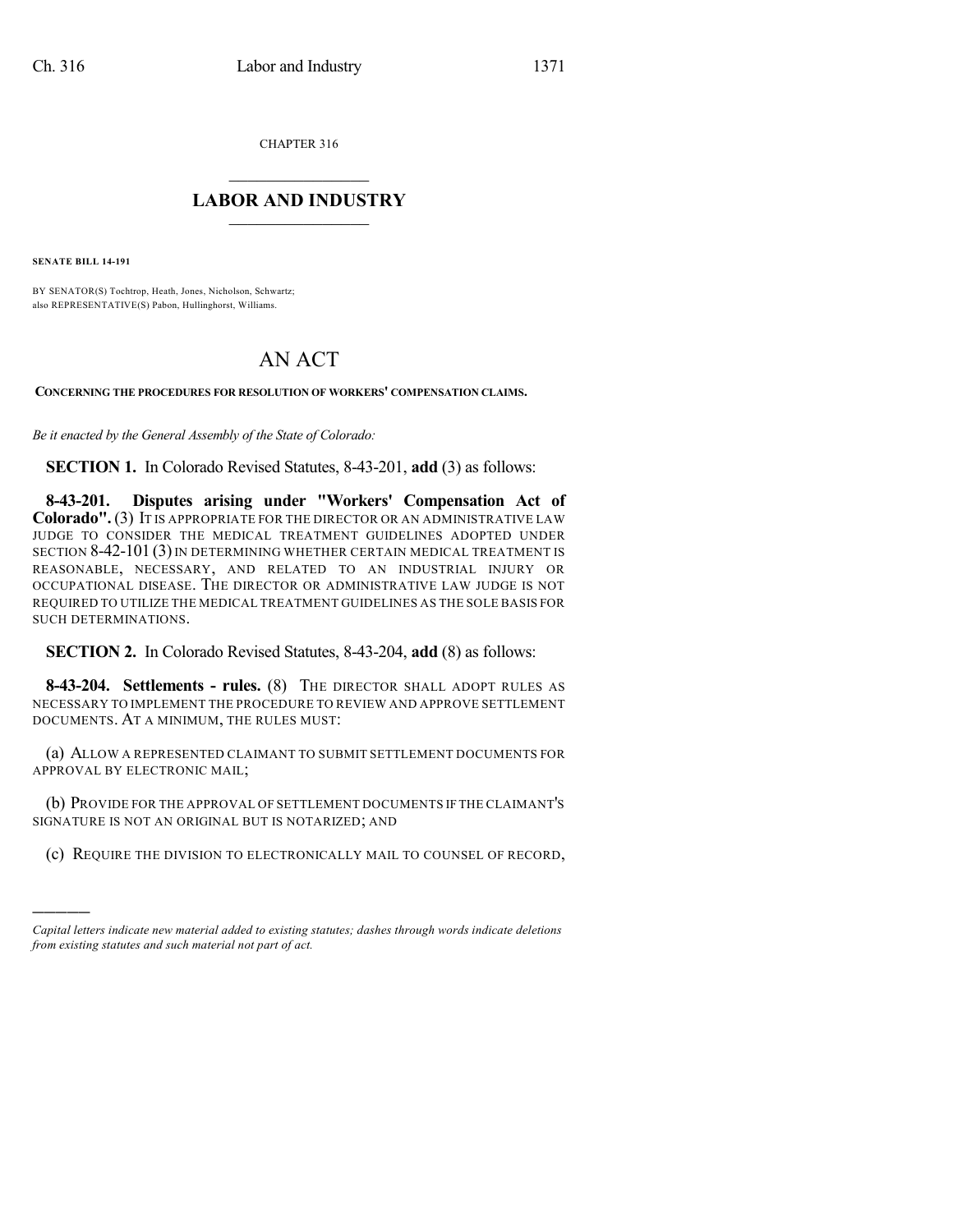OR TO THE INSURANCE CARRIER OR SELF-INSURED EMPLOYER IF NOT REPRESENTED, A COPY OF THE DIVISION'S ORDER APPROVING THE SETTLEMENT AGREEMENT OF THE PARTIES.

**SECTION 3.** In Colorado Revised Statutes, 8-43-209, **amend** (1) as follows:

**8-43-209. Time schedule for hearings - establishment.** (1) Hearings shall MUST commence within one hundred TWENTY days after FROM the hearing is set DATE OF THE NOTICE OF SETTING BY THE DIRECTOR PURSUANT TO SECTION 8-43-211 (2) (a) OR OF THE DATE SHOWN ON THE CERTIFICATE OF SERVICE ACCOMPANYING THE REQUEST, NOTICE, OR APPLICATION BY A PARTY OR THE PARTY'S ATTORNEY pursuant to section 8-43-211 (2) (b) OR (2) (c). UPON AGREEMENT OF THE PARTIES, AN ADMINISTRATIVE LAW JUDGE SHALL GRANT one extension of time, NOT EXCEEDING SIXTY DAYS, to commence the hearing. of no more than sixty days shall be granted by an administrative law judge upon agreement of the parties.

**SECTION 4.** In Colorado Revised Statutes, **amend** 8-43-211 as follows:

**8-43-211. Notice - request for hearing.** (1) At least thirty days prior to BEFORE any hearing, the office of administrative courts in the department of personnel shall send written notice to all parties by regular or electronic mail or by facsimile. The notice shall MUST:

(a) Give the time, date, and place of the hearing;

(b) Inform the parties that they must be prepared to present their evidence concerning the issues to be heard;

(c) Inform the parties that they have the right to be represented by an attorney or other person of their choice at the hearing.

(2) Hearings shall be set by the office of administrative courts in the department of personnel within eighty to one hundred TWENTY days after any of the following occur:

(a) The directorsets any issue for hearing. The director may expedite the hearing for good cause shown.

(b) Any party requests a hearing on issues ripe for adjudication by filing a written request with the office of administrative courts in the department of personnel on forms provided by the office. The request shall be mailed to all parties at the time they are filed with the office of administrative courts. After the filing of the requests, the office of administrative courts in the department of personnel shall set the matter for hearing insofar as is practicable in the order in which requests are received by the office of administrative courts.

(c) Any party or the attorney ofsuch party sends notice to set a hearing on issues ripe for adjudication to opposing parties or their attorneys. The director of the office of administrative courts shall determine the place and time or times during which settings can be made. At such setting, the party requesting the setting shall submit a completed request for hearing form. Any notice to set shall be mailed to opposing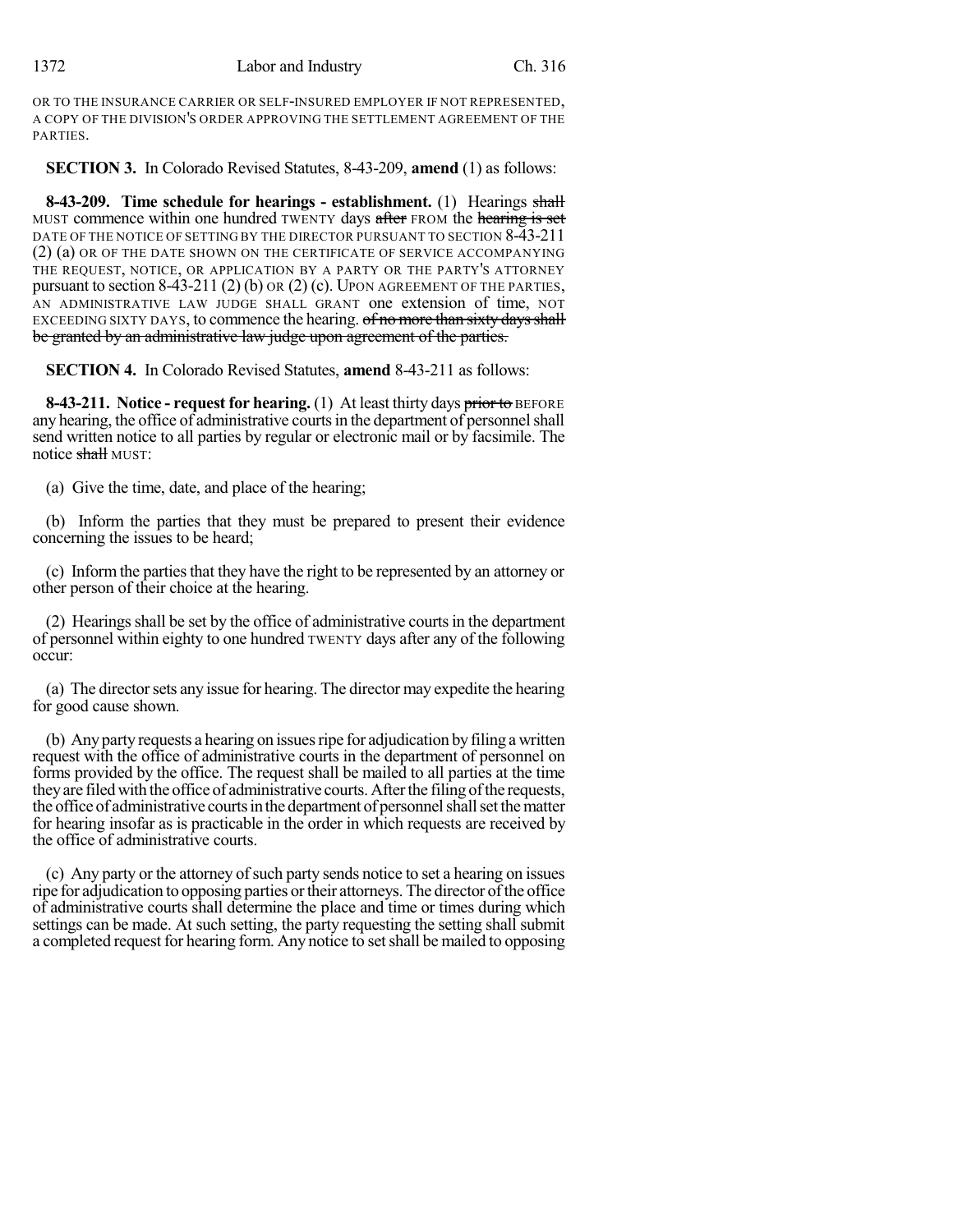parties at least ten days prior to the setting date.

 $\left(\frac{d}{d}\right)$  (3) If an attorney requests a hearing or files a notice to set a hearing on an issue that is not ripe for adjudication at the time the request or filing is made, the attorney may be assessed the reasonable attorney fees and costs of the opposing party in preparing for the hearing or setting. The requesting party must prove its attempt to have an unripe issue stricken by a prehearing administrative law judge to request fees or costs. Requested fees or costs incurred after a prehearing conference may only be awarded if they are directly caused by the listing of the unripe issue.

 $(e)$  (4) Except in claims in which compensability is contested or a hearing is requested in response to a final admission of liability or to overcome a conclusion in a division-sponsored independent medical examination, the party filing an application for a hearing shall certify on the application that the party attempted to resolve with the other parties all issues listed in the application for a hearing.

**SECTION 5.** In Colorado Revised Statutes, 8-43-215, **amend** (1) as follows:

**8-43-215. Orders.** (1) No more than fifteen working days after the conclusion of a hearing, the administrative law judge or director shall issue a written order allowing or denying said THE claim. Such THE written order shall MUST either be a summary order or a full order. A full order shall MUST contain specific findings of fact and conclusions of law. If compensation benefits are granted, such THE written order shall MUST specify the amounts thereof, the disability for which compensation benefits are granted, by whom and to whom such benefits shall ARE TO be paid, and the method and time of such THE payments. A certificate of mailing and a copy of such THE written order shall be served by regular or electronic mail or by facsimile to each of the parties in interest or their representatives, the original of which shall be IS a part of the records in said THE case. If an administrative law judge has issued a summary order, a party dissatisfied with the order may make a written request for a full order within seven TEN working days after the date of mailing of the summary order. The request shall be IS a prerequisite to review under section 8-43-301. If a request for a full order is made, the administrative law judge shall have HAS ten working days after receipt of the request to issue the order. A full order shall be entered as the final award of the administrative law judge or director subject to review as provided in this article.

**SECTION 6.** In Colorado Revised Statutes, **amend** 8-43-315 as follows:

**8-43-315. Witnesses and testimony - mileage - fees- costs.** (1) The director or any agent, deputy, or administrative law judge of the division has the power to MAY issue subpoenasto compel the attendance of witnesses or parties and the production of books, papers, or records and to administer oaths. Any person who serves a subpoena shall receive the same fee as the sheriff. Each witness who is subpoenaed on behalf of the director and who appears in obedience thereto shall receive for attendance the fees and mileage provided for witnesses in civil casesin the district court, which shall be ARE audited and paid from the state treasury in the same manner as other expenses are audited and paid, upon the presentation of a proper voucher approved by the director. The director has the discretion to assess the cost of attendance and mileage of witnesses subpoenaed by either party to any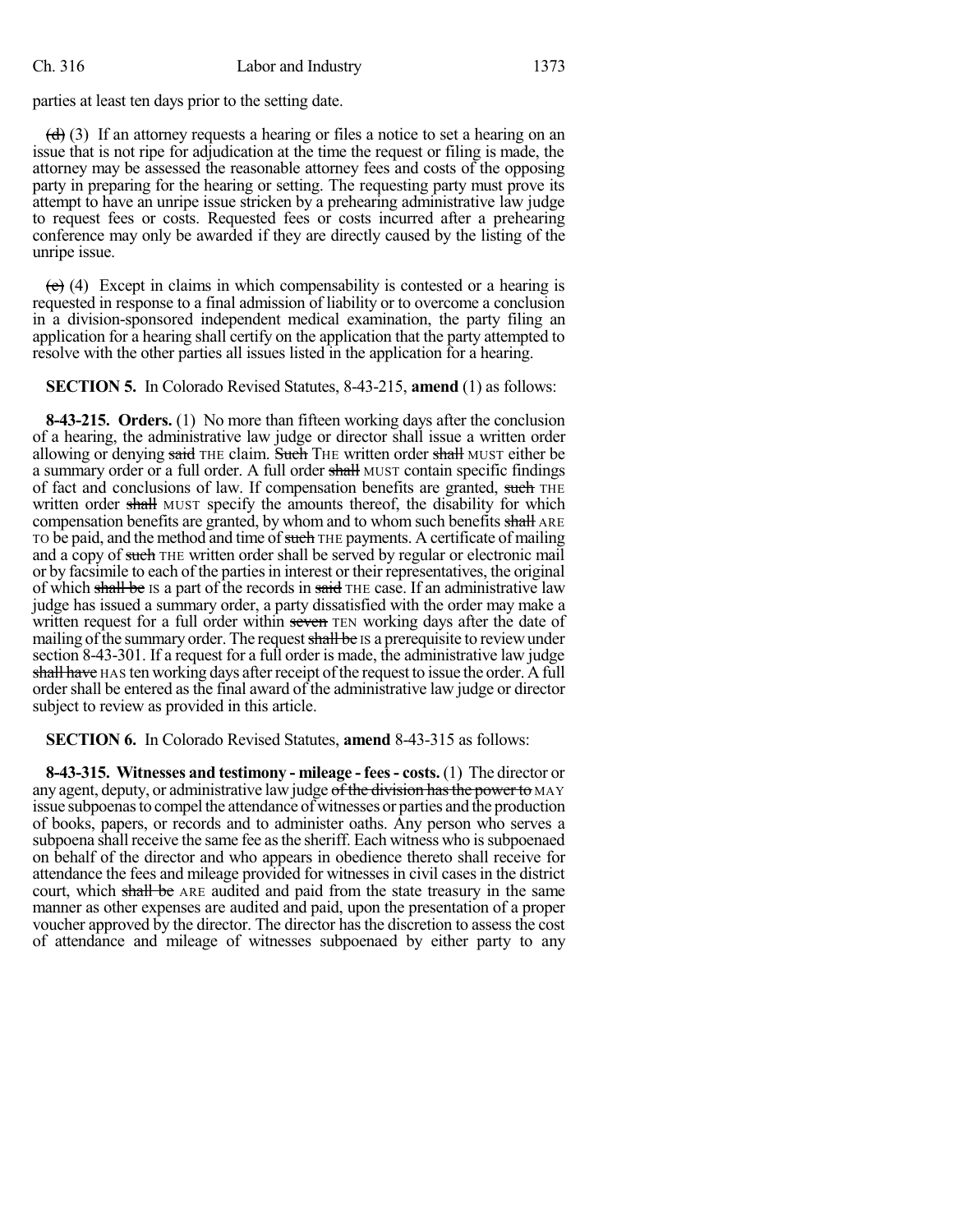proceeding against the other ANOTHER party to such THE proceeding when, in the director's judgment, the necessity of subpoenaing such THE witnesses arises out of the raising of any incompetent, irrelevant, or sham issues by such THE other party.

(2) THE DIRECTOR, AN AGENT, DEPUTY, OR ADMINISTRATIVE LAW JUDGE OF THE DIVISION,OR AN ADMINISTRATIVE LAW JUDGE FROM THE OFFICE OF ADMINISTRATIVE COURTS, MAY, UPON A SHOWING OF GOOD CAUSE, ORDER THE ATTENDANCE AT A HEARING OR DEPOSITION OF ANY PARTY, OR OF AN OFFICER, DIRECTOR, EMPLOYEE, OR AGENT OF ANY PARTY, WHO IS LOCATED IN ANOTHER STATE. A WITNESS SO ORDERED SHALL APPEAR AS INDICATED IN THE ORDER OR SHALL BE AVAILABLE BY TELEPHONE AT THE TIME AND PLACE SET FORTH IN THE ORDER.

(3) IF A PARTY OR AN OFFICER, DIRECTOR, EMPLOYEE, OR AGENT OF A PARTY FAILS, IN THE ABSENCE OF A REASONABLE EXCUSE, TO OBEY AN ORDER ISSUED PURSUANT TO SUBSECTION (2) OF THIS SECTION, THE PARTY, OFFICER, DIRECTOR, EMPLOYEE, OR AGENT IS LIABLE FOR PENALTIES AS SPECIFIED IN SECTION 8-43-304 (1).

**SECTION 7.** In Colorado Revised Statutes, **add** 8-43-318 as follows:

**8-43-318. Remand of case or order - time limit for further proceedings consistent with ruling on appeal.**IF A CASE OR ORDER IS APPEALED TO THE PANEL, THE COURT OF APPEALS, OR THE SUPREME COURT, AND THE CASE OR ORDER IS REMANDED WITH DIRECTIONS, THE DIRECTOR, ADMINISTRATIVE LAW JUDGE, OR PANEL, AS THE CASE MAY BE, SHALL ISSUE AN ORDER CONSISTENT WITH THOSE DIRECTIONS WITHIN THIRTY DAYS FROM RECEIPT OF THE REMAND.THE REMANDING TRIBUNAL HAS CONTINUING JURISDICTION TO ENFORCE THE REMAND ORDER.

**SECTION 8.** In Colorado Revised Statutes, 8-43-404, **amend** (1) (b) (I); and **add** (10) as follows:

**8-43-404. Examination - refusal - personal responsibility - physicians to testify and furnish results - injured worker right to select treating physicians - injured worker right to third-party communications - definitions - rules.** (1) (b) (I) At least three business days in advance of an examination under paragraph (a) of this subsection (1), if requested by the claimant, the employer or insurer shall pay to the claimant the claimant's estimated expenses of attending the examination, including transportation, mileage, food, and hotel costs. IN ADDITION, IF THE CLAIMANT VERIFIES THAT HE OR SHE WILL INCUR UNCOMPENSATED WAGE LOSSES AS A RESULT OF ATTENDING THE EXAMINATION, THE EMPLOYER OR INSURER SHALLREIMBURSE THE CLAIMANT AT THE RATE OFSEVENTY-FIVE DOLLARS PER DAY. Failure to provide payment in accordance with this subparagraph (I) constitutes grounds for the claimant to refuse to attend the examination.

(10)(a) IF AN AUTHORIZED PHYSICIAN REFUSES TO PROVIDE MEDICAL TREATMENT TO AN INJURED EMPLOYEE OR DISCHARGES AN INJURED EMPLOYEE FROM MEDICAL CARE FOR NONMEDICAL REASONS WHEN THE INJURED EMPLOYEE REQUIRES MEDICAL TREATMENT TO CURE OR RELIEVE THE EFFECTS OF THE WORK INJURY, THEN THE PHYSICIAN SHALL,WITHIN THREE BUSINESS DAYS FROM THE REFUSAL OR DISCHARGE, PROVIDE WRITTEN NOTICE OF THE REFUSAL OR DISCHARGE BY CERTIFIED MAIL, RETURN RECEIPT REQUESTED, TO THE INJURED EMPLOYEE AND THE INSURER OR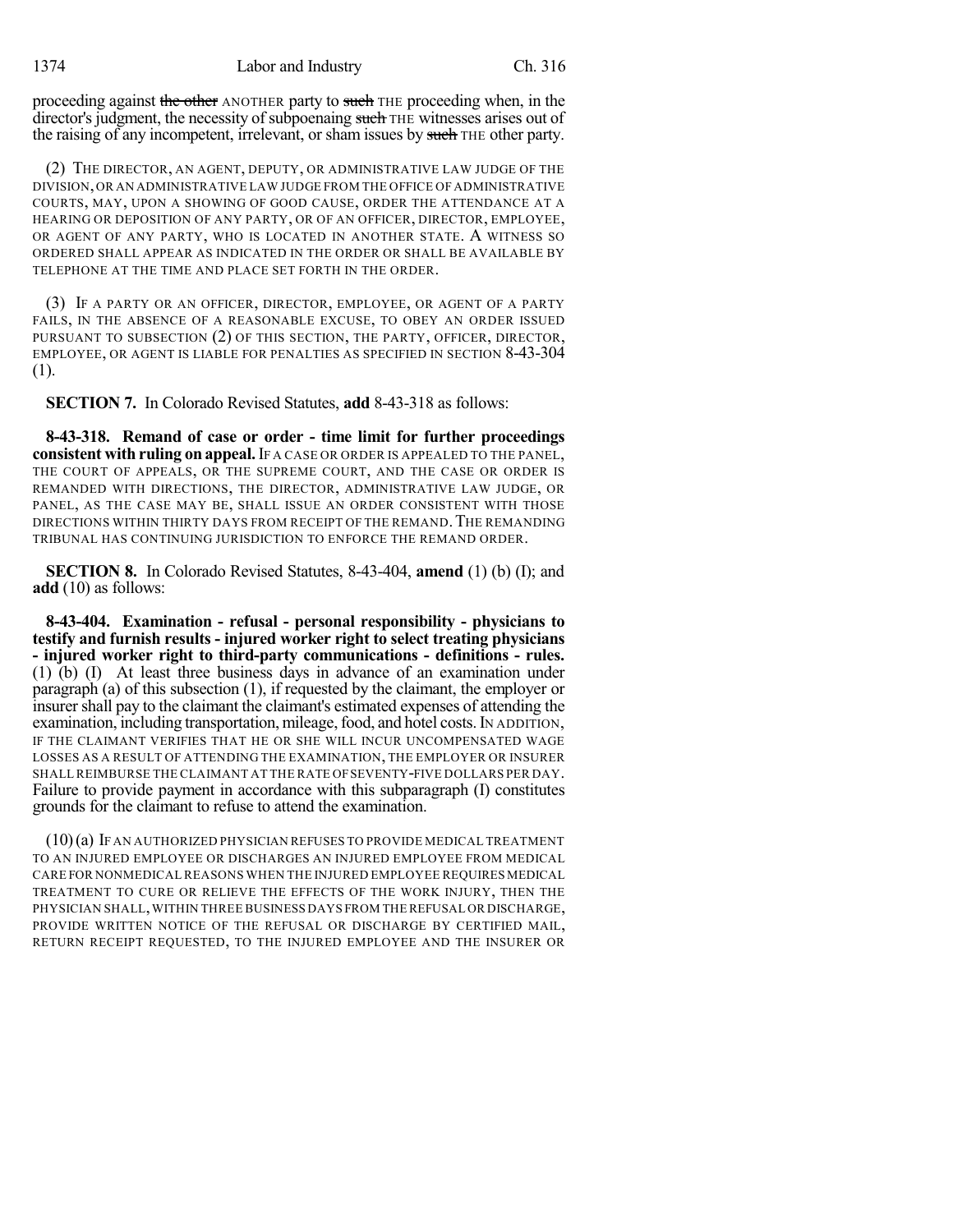## Ch. 316 Labor and Industry 1375

SELF-INSURED EMPLOYER. THE NOTICE MUST EXPLAIN THE REASONS FOR THE REFUSAL OR DISCHARGE AND MUST OFFER TO TRANSFER THE INJURED EMPLOYEE'S MEDICAL RECORDS TO ANY NEW AUTHORIZED PHYSICIAN UPON RECEIPT OF A SIGNED AUTHORIZATION TO DO SO FROM THE INJURED EMPLOYEE. THE DIRECTOR OR ANY ADMINISTRATIVE LAW JUDGE OF THE OFFICE OF ADMINISTRATIVE COURTS HAS JURISDICTION TO RESOLVE DISPUTES REGARDING WHETHER A REFUSAL TO PROVIDE MEDICAL TREATMENT OR A DISCHARGE FROM MEDICAL CARE WAS FOR MEDICAL OR NONMEDICAL REASONS.

(b) IF THE INSURER OR SELF-INSURED EMPLOYER RECEIVES WRITTEN NOTICE PURSUANT TO PARAGRAPH (a) OF THIS SUBSECTION (10), OR IF THE INSURER OR SELF-INSURED EMPLOYER AND THE AUTHORIZED TREATING PHYSICIAN RECEIVE WRITTEN NOTICE BY CERTIFIED MAIL, RETURN RECEIPT REQUESTED, FROM THE INJURED EMPLOYEE OR THE INJURED EMPLOYEE'S LEGAL REPRESENTATIVE THAT AN AUTHORIZED PHYSICIAN REFUSED TO PROVIDE MEDICAL TREATMENT TO THE INJURED EMPLOYEE OR DISCHARGED THE INJURED EMPLOYEE FROM MEDICAL CARE FOR NONMEDICAL REASONS WHEN SUCH INJURED EMPLOYEE REQUIRES MEDICAL TREATMENT TO CURE OR RELIEVE THE EFFECTS OF THE WORK INJURY, AND THERE IS NO OTHER AUTHORIZED PHYSICIAN WILLING TO PROVIDE MEDICAL TREATMENT,THEN THE INSURER OR SELF-INSURED EMPLOYER SHALL, WITHIN FIFTEEN CALENDAR DAYS FROM RECEIVING THE WRITTEN NOTICE, DESIGNATE A NEW AUTHORIZED PHYSICIAN WILLING TO PROVIDE MEDICAL TREATMENT. IF THE INSURER OR SELF-INSURED EMPLOYER FAILS TO DESIGNATE A NEW PHYSICIAN PURSUANT TO THIS PARAGRAPH (b), THEN THE INJURED EMPLOYEE MAY SELECT THE PHYSICIAN WHO ATTENDS TO THE INJURED EMPLOYEE.

**SECTION 9.** In Colorado Revised Statutes, 8-43-406, **amend** (2); and **add** (3) and (4) as follows:

**8-43-406. Compensation in lump sum.** (2) IF A CLAIMANT WHO HAS BEEN AWARDED COMPENSATION IS THE INJURED WORKER OR THE SOLE DEPENDENT OF A DECEASED INJURED WORKER, the aggregate of all lump sums granted to  $a$  THE claimant who has been awarded compensation shall MUST not exceed sixty EIGHTY thousand EIGHT HUNDRED SIXTY-EIGHT dollars AND TEN CENTS.

(3) IF A CLAIMANT WHO HAS BEEN AWARDED COMPENSATION IS ONE OF MULTIPLE DEPENDENTS OF A DECEASED INJURED WORKER,THE AGGREGATE OF ALL LUMP SUMS GRANTED TO THE CLAIMANT MUST BE A PROPORTIONATE SHARE, AS DETERMINED BY THE DIRECTOR OR ADMINISTRATIVE LAW JUDGE,OF AN AMOUNT NOT TO EXCEED ONE HUNDRED SIXTY-ONE THOUSAND SEVEN HUNDRED THIRTY-FOUR DOLLARS AND FIFTEEN CENTS.

(4) FOR INJURIES SUSTAINED ON OR AFTER JANUARY 1, 2014, THE DIRECTOR SHALL ADJUST THE LUMP-SUM LIMITS SET FORTH IN SUBSECTIONS  $(2)$  and  $(3)$  of this SECTION ON JULY 1, 2014, AND EACH JULY 1 THEREAFTER, BY THE PERCENTAGE OF THE ADJUSTMENT MADE BY THE DIRECTOR TO THE STATE AVERAGE WEEKLY WAGE PURSUANT TO SECTION 8-47-106.ACLAIMANT WHO HAS RECEIVED COMPENSATION UNDER THIS SECTION IS NOT ENTITLED TO ANY FURTHER COMPENSATION UNDER THIS SECTION RELATED TO THE CLAIM AS A RESULT OF AN ADJUSTMENT BY THE DIRECTOR PURSUANT TO THIS SUBSECTION (4).